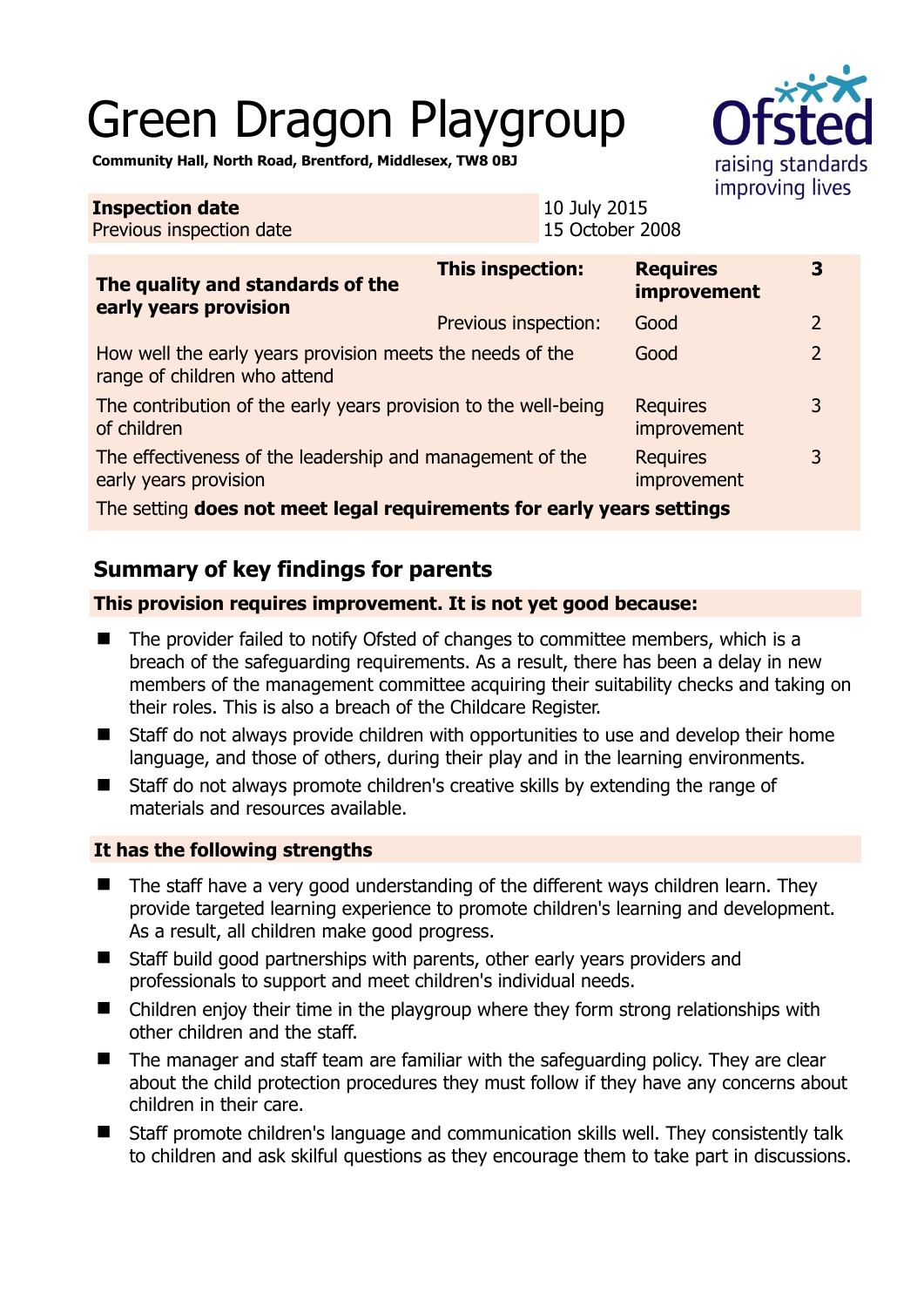## **What the setting needs to do to improve further**

#### **To meet the requirements of the Early Years Foundation Stage the provider must:**

■ improve knowledge of the notification requirements to ensure that Ofsted are informed of all changes to committee members in order to complete suitability checks, as required.

#### **To further improve the quality of the early years provision the provider should:**

- provide children with more opportunities to use and have an awareness of their home language, and that of others, in their play and within the learning environments
- extend the range of materials available to children, to develop their creative skills.

#### **To meet the requirements of the Childcare Register the provider must:**

■ ensure Ofsted are informed of the name, date of birth, address and telephone number of members of the committee (compulsory part of the Childcare Register only).

#### **Inspection activities**

- The inspector took part in a joint observation and had a tour of the playgroup with the manager.
- $\blacksquare$  The inspector held discussions with the manager.
- The inspector talked with some children, staff and parents, and took account of their views.
- The inspector observed children and staff engaged in activities.
- The inspector looked at a range of documents, including some policies and procedures, risk assessments and records for children and staff.

## **Inspector**

Jane Franks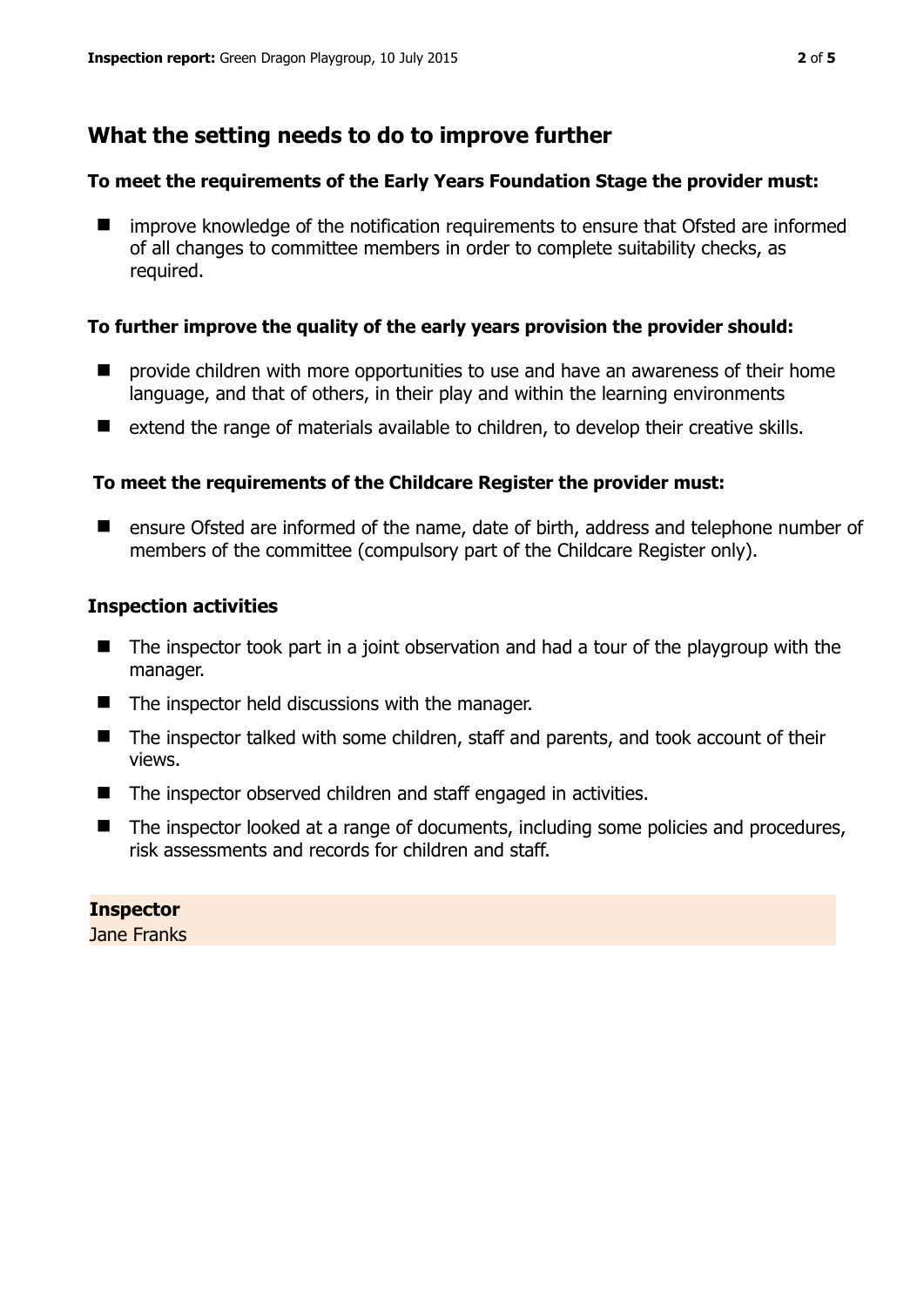## **Inspection findings**

#### **How well the early years provision meets the needs of the range of children who attend. This is good**

Staff spend time getting to know their key children. They accurately observe and monitor children's progress to provide learning experiences that build upon children's current skills and understanding. Staff share assessments with parents and involve them in all aspects of their children's learning. Consequently, staff swiftly identify children with special educational needs and/or disabilities and put together targeted support plans. As a result, all children make good progress, given their starting points. The well-qualified staff team competently promotes children's early literacy skills. For example, story time is an enjoyable experience; staff point to pictures and actively encourage children to take part and talk about the events of the story. Staff extend children's mathematical skills during everyday activities. Children learn an understanding of size as they engage in construction play. They develop their counting skills as they excitedly blast off their rockets. Children's learning prepares them well for school.

#### **The contribution of the early years provision to the well-being of children requires improvement**

Staff are nurturing and kind, and offer a very flexible settling-in process to meet the needs of all children and their families. As a result, children are confident, behave well and are emotionally secure. Children spend plenty of time outside in the fresh air. They enjoy racing bikes around the playground and develop their muscles digging in the sand. This promotes their physical development well. Staff promote children's health and well-being. Children help themselves to drinks, enjoy healthy snacks and learn to wash their hands after outside play and before eating. Children learn an understanding of how to keep themselves safe and healthy. The breach in the statutory requirement has a minimal impact on children, as these adults do not have unsupervised access to children.

#### **The effectiveness of the leadership and management of the early years provision requires improvement**

The provider has not ensured that all of the legal requirements of the Early Years Foundation Stage are met. They had not informed Ofsted about committee member changes. The manager is committed and reviews the quality of the playgroup. She works well with the staff to identify areas for improvement. Staff feedback what they learn on training courses and introduce new ideas. For example, they use resources such as puppets to promote children's communication, language and social development even further. The manager oversees and reviews children's learning to ensure staff plan for any learning gaps. She closely monitors staff performance and has supervision meetings with them to identify any professional development needs, such as training.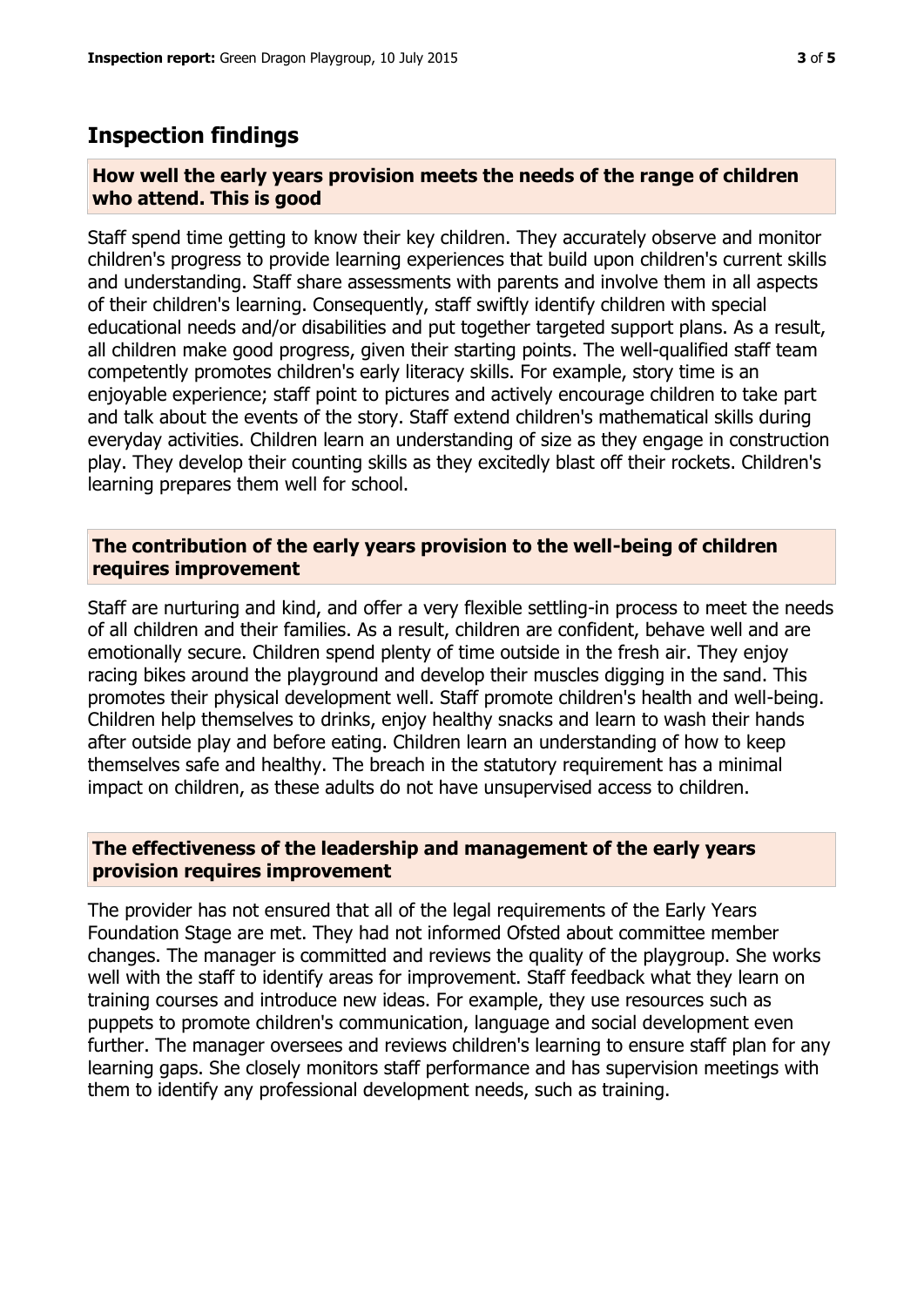## **Setting details**

| Unique reference number       | 116279                           |  |
|-------------------------------|----------------------------------|--|
| <b>Local authority</b>        | Hounslow                         |  |
| <b>Inspection number</b>      | 835976                           |  |
| <b>Type of provision</b>      | Full-time provision              |  |
| <b>Registration category</b>  | Childcare - Non-Domestic         |  |
| <b>Age range of children</b>  | $0 - 8$                          |  |
| <b>Total number of places</b> | 26                               |  |
| Number of children on roll    | 62                               |  |
| <b>Name of provider</b>       | Green Dragon Playgroup Committee |  |
| Date of previous inspection   | 15 October 2008                  |  |
| <b>Telephone number</b>       | 0208 568 4154                    |  |

Green Dragon Playgroup registered in 1993. It operates from the grounds of Green Dragon Primary School in Brentford, in the London Borough of Hounslow. The playgroup is open each weekday during term time only from 9.15am to 11.45pm, and from 12.30pm to 3pm on Monday, Tuesday and Wednesday. The playgroup is in receipt of funding for the provision of free early education for children aged two, three and four years old. There are 11 staff and, of these, there are 10 including the manager who hold appropriate early years qualifications.

This inspection was carried out by Ofsted under sections 49 and 50 of the Childcare Act 2006 on the quality and standards of provision that is registered on the Early Years Register. The registered person must ensure that this provision complies with the statutory framework for children's learning, development and care, known as the Early Years Foundation Stage.

Any complaints about the inspection or the report should be made following the procedures set out in the guidance 'Complaints procedure: raising concerns and making complaints about Ofsted', which is available from Ofsted's website: www.gov.uk/government/organisations/ofsted. If you would like Ofsted to send you a copy of the guidance, please telephone 0300 123 4234, or email enquiries@ofsted.gov.uk.